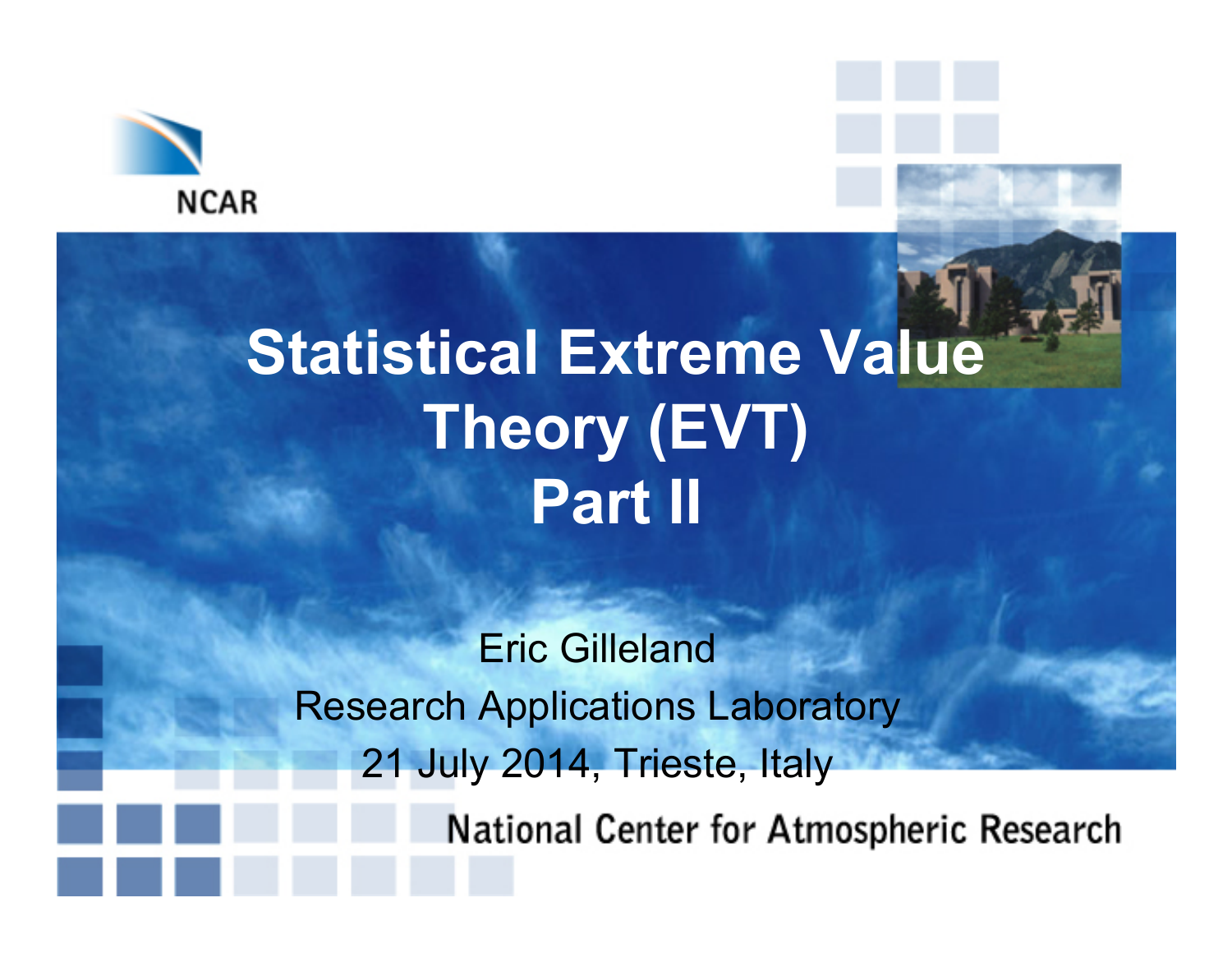

Poisson distribution applicable for modeling the *frequency* of exceeding a high threshold (i.e., low probability, rare, event).

What about the intensity of values that exceed the threshold?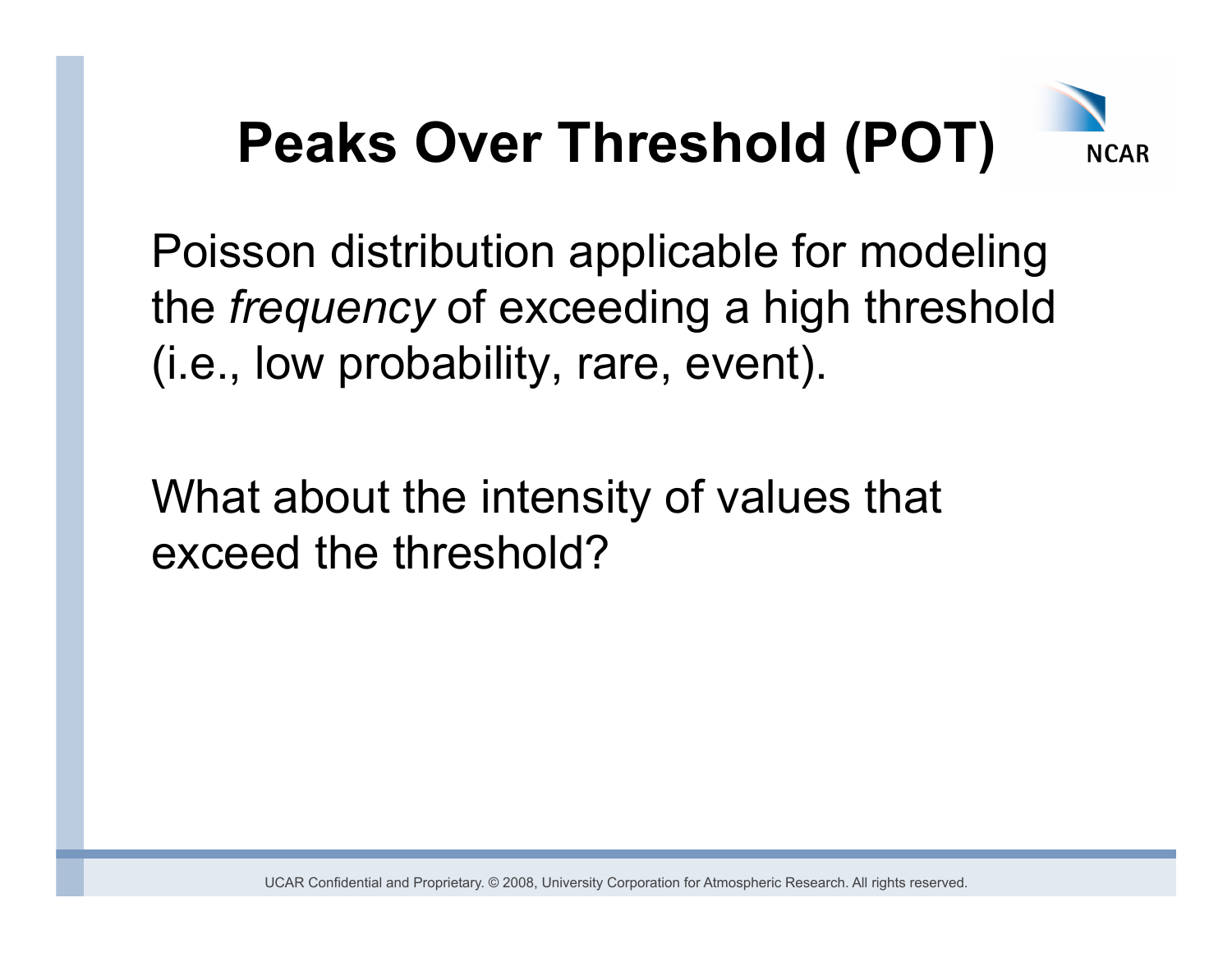

- X random variable
- Let  $Y = X u$ , conditional on  $X > u$ , where u is a high threshold.
- Model the "excesses" over the threshold.
- Y has an approximate generalized Pareto (GP) distribution for high u with cdf:

$$
H(y; \sigma(u), \xi) = 1 - \left[1 + \xi \frac{y}{\sigma(u)}\right]^{-1/\xi}, y > 0, \xi \frac{y}{\sigma(u)} > 0
$$

$$
\sigma(u) > 0
$$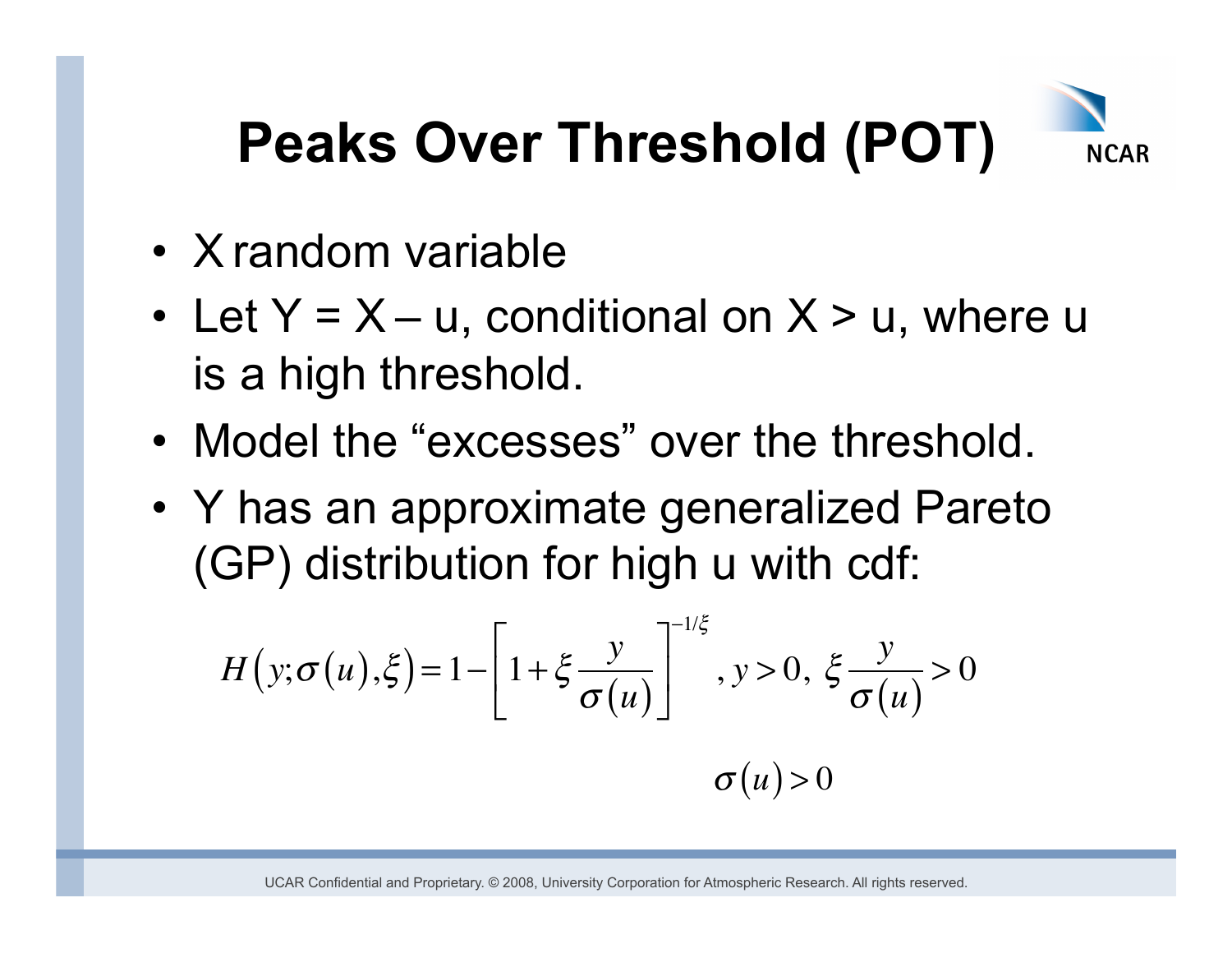

Three types of Extreme Value df's

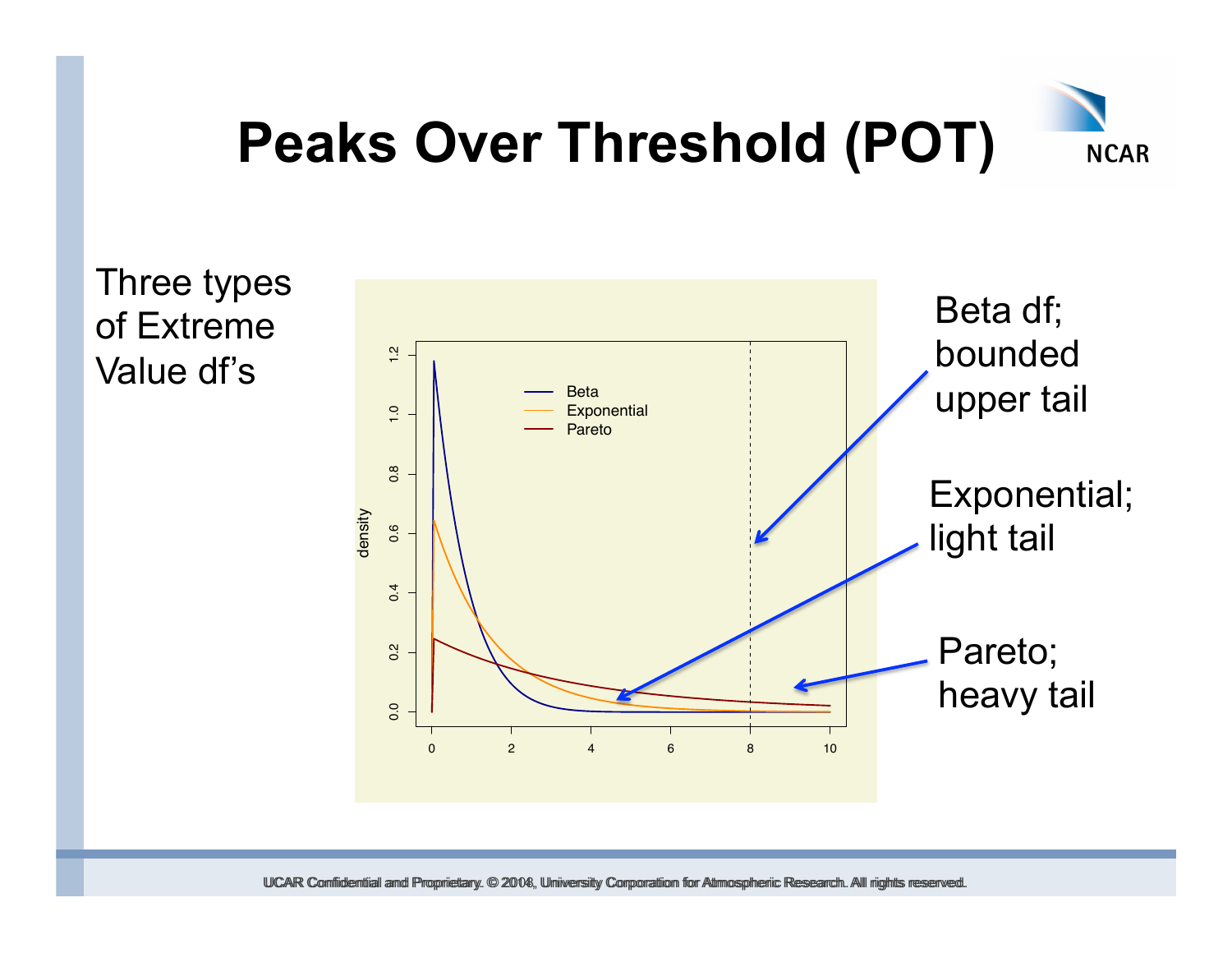

- $\cdot \xi$  < 0 yields the Beta cdf (bounded upper tail) upper bound at:  $u - σ(u) / ξ$
- $\binom{1}{5}$  = 0 yields the exponential cdf ("light" upper tail)
- ξ > 0 yields the Pareto cdf ("heavy" upper tail)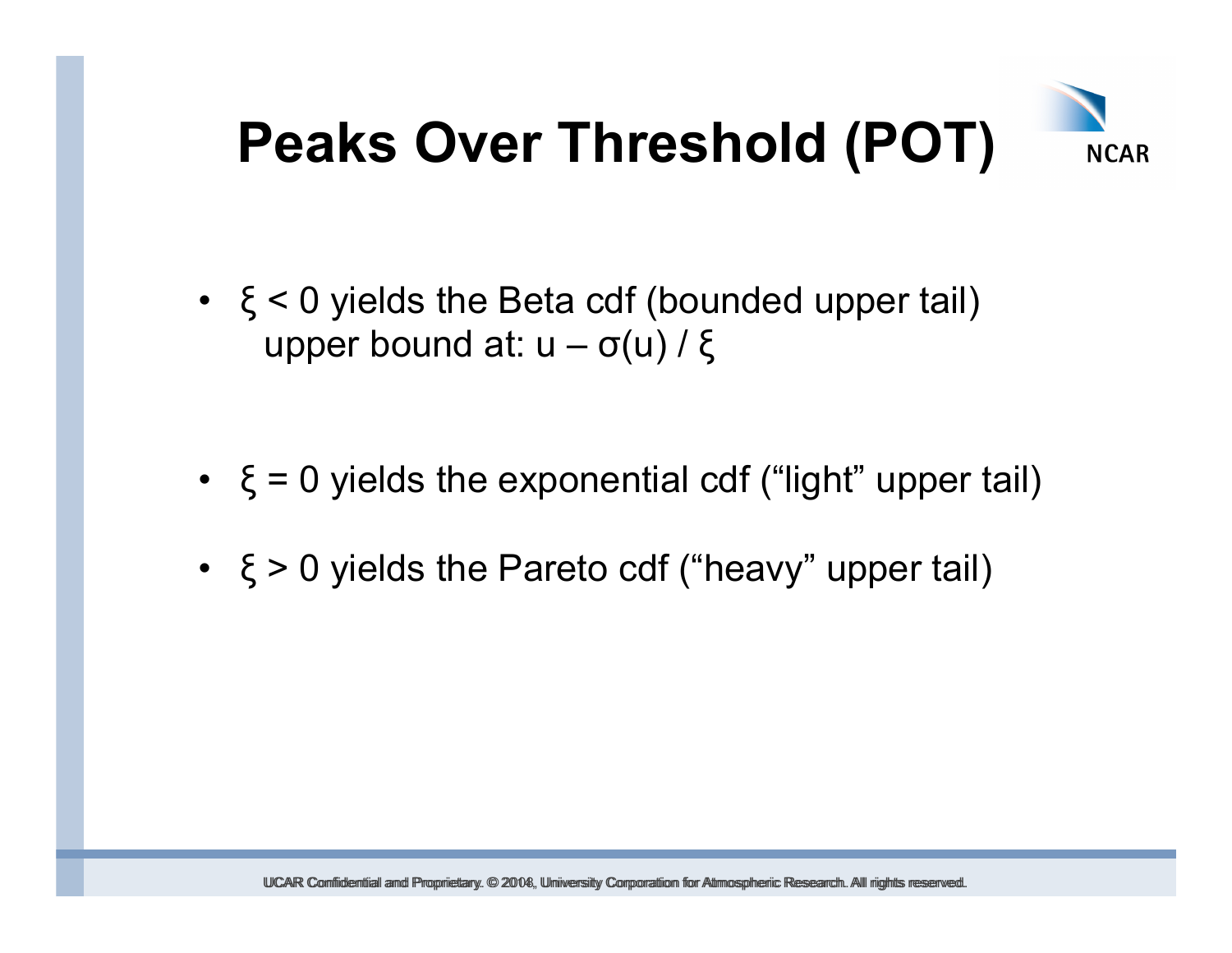

#### **Connection between GEV and GP families**

- Maximum  $M_n \le u$  if no  $X_i > u$ , i = 1, 2, ..., n
- "Memoryless" property of exponential distribution  $Pr{ Y > y + y' | Y > y'} = Pr{ Y > y }$
- Stability of GP distribution
	- Lose memoryless property (need to rescale)
	- If  $Y = X u$   $(X > u)$  has exact GP distribution with parameters σ(u) > 0 and ξ, then excess over a higher threshold u' > u follows the GP distribution with parameters  $σ(u') > 0$  and  $ξ$ , where

$$
\sigma(u') = \sigma(u) + \xi(u'-u), u' > u
$$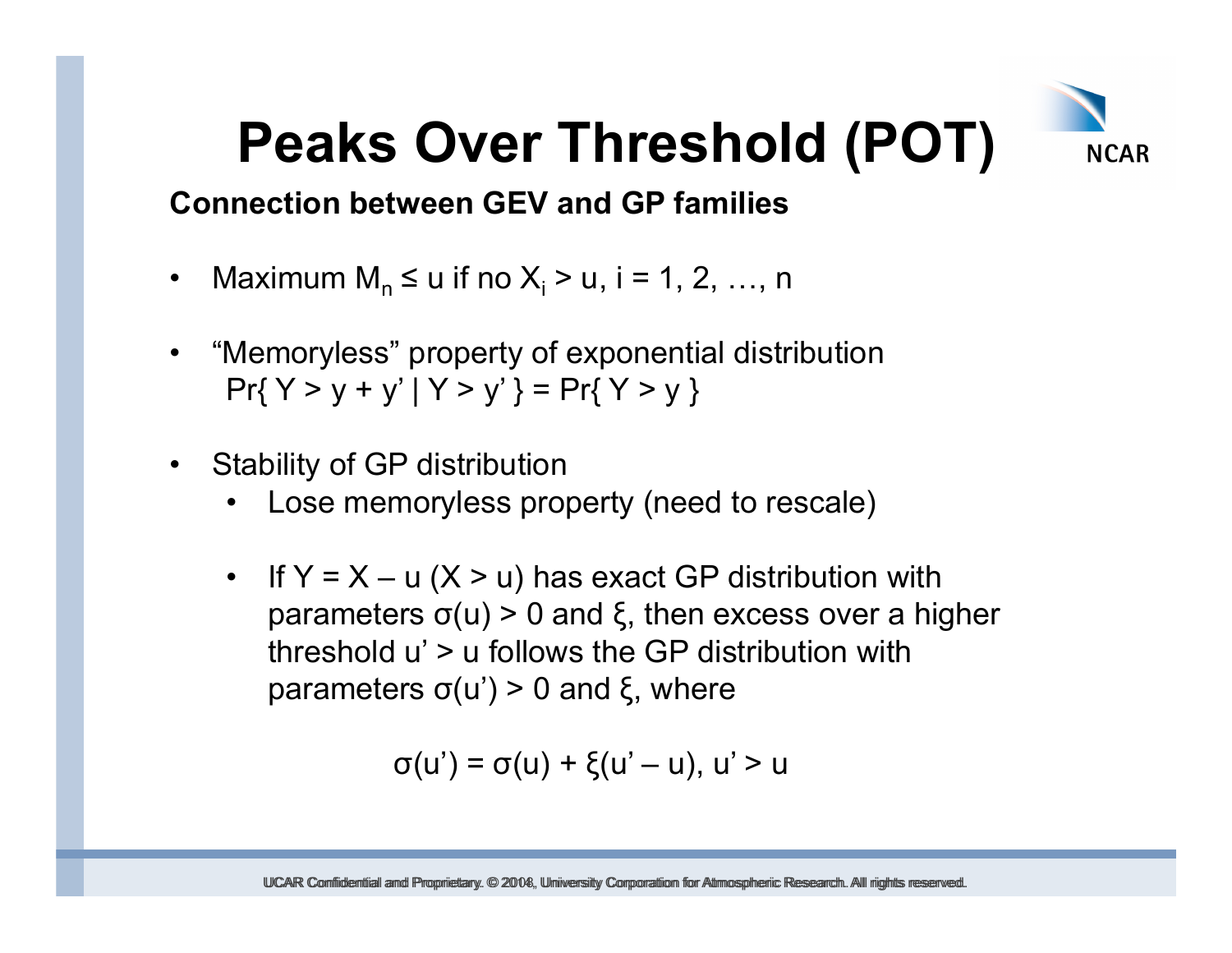

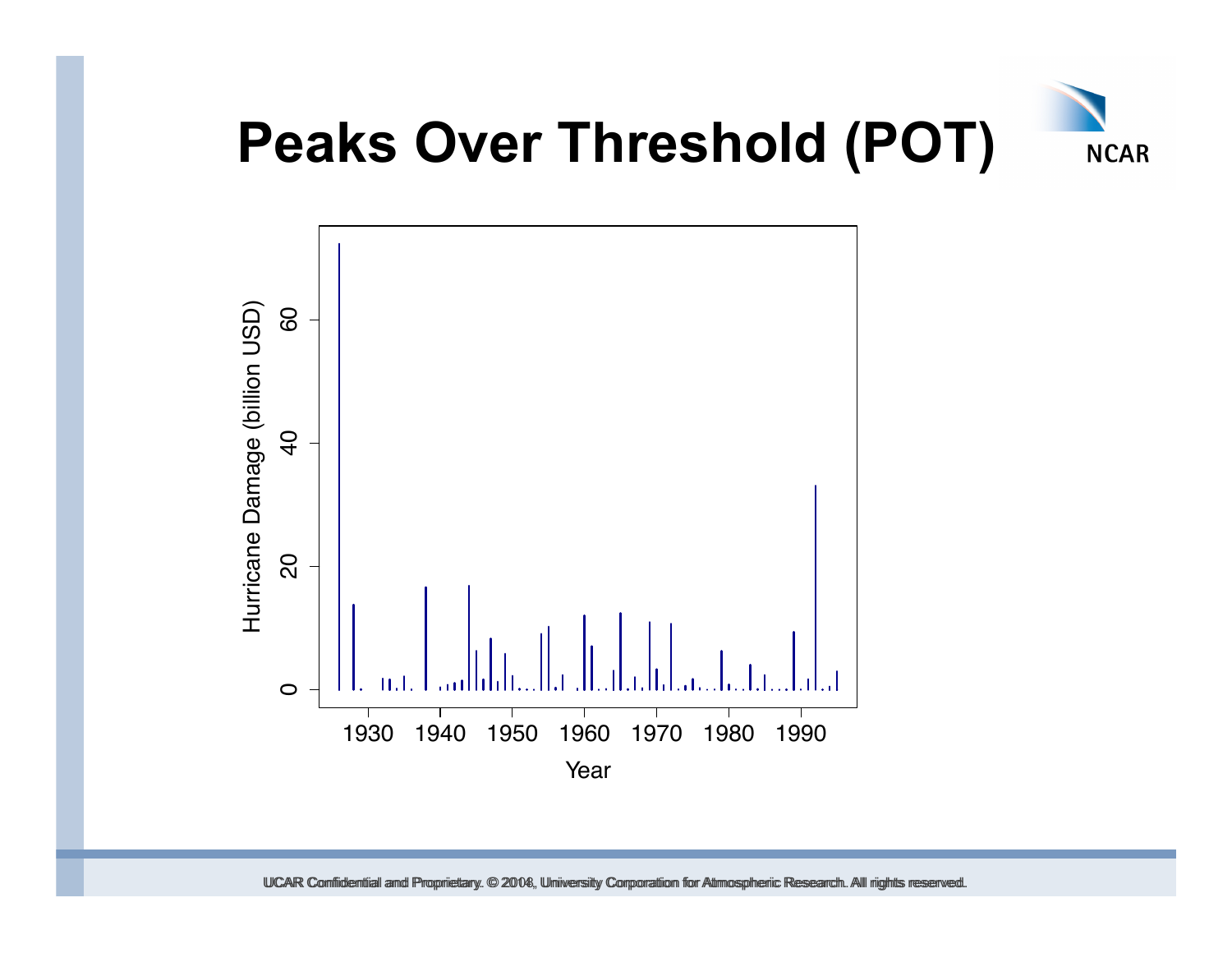

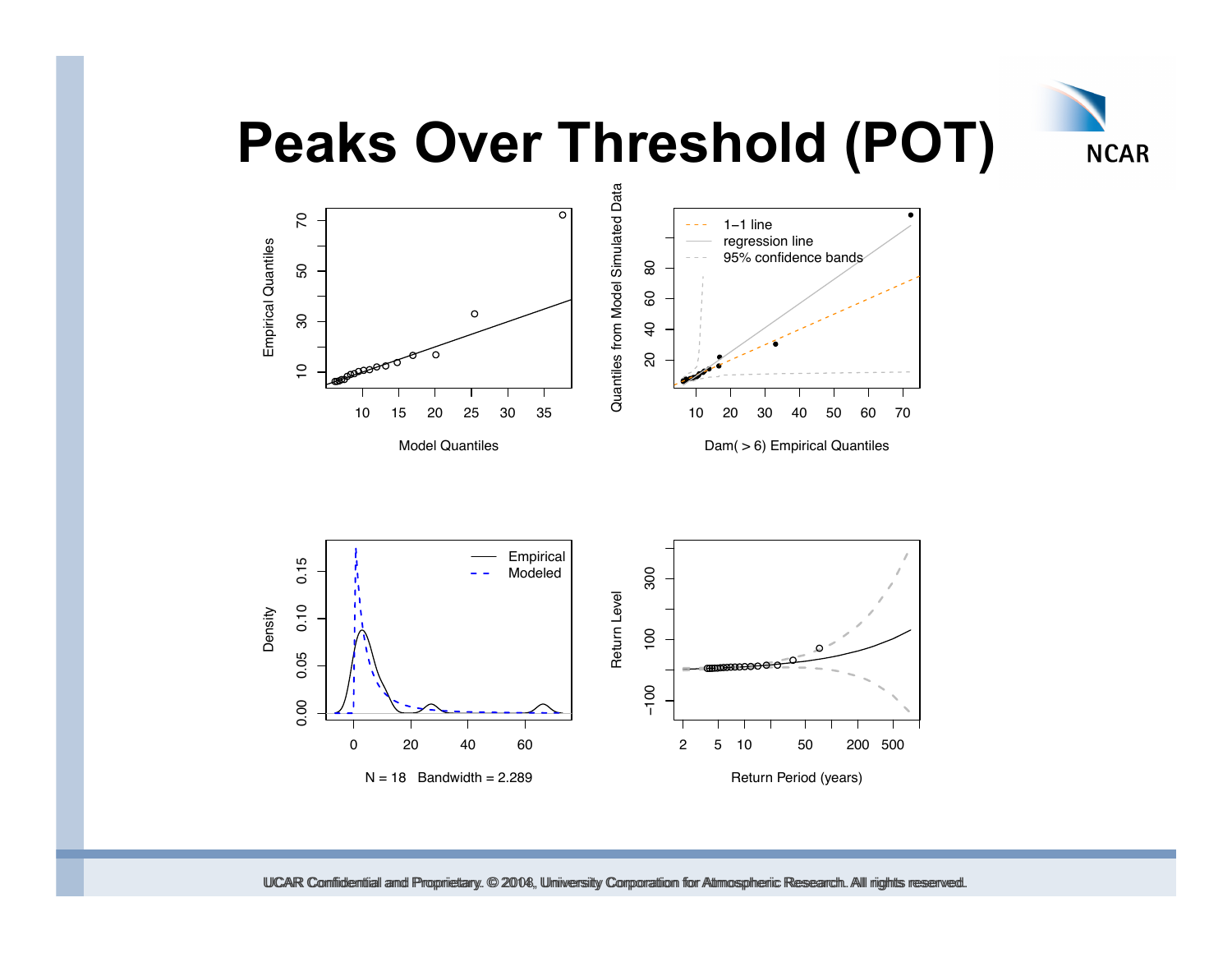

|                                                                                             | 95% lower CI | <b>Estimate</b> | 95% upper CI |
|---------------------------------------------------------------------------------------------|--------------|-----------------|--------------|
| $\sigma(u = 6 \text{ billion USD})$ 1.03 billion USD 4.59 billion USD 8.15 billion USD      |              |                 |              |
| $\xi$                                                                                       | $-0.15$      | 0.51            | 1.18         |
| 100-year return level 0.65 billion USD 43.64 billion USD 86.64 billion USD<br>(billion USD) |              |                 |              |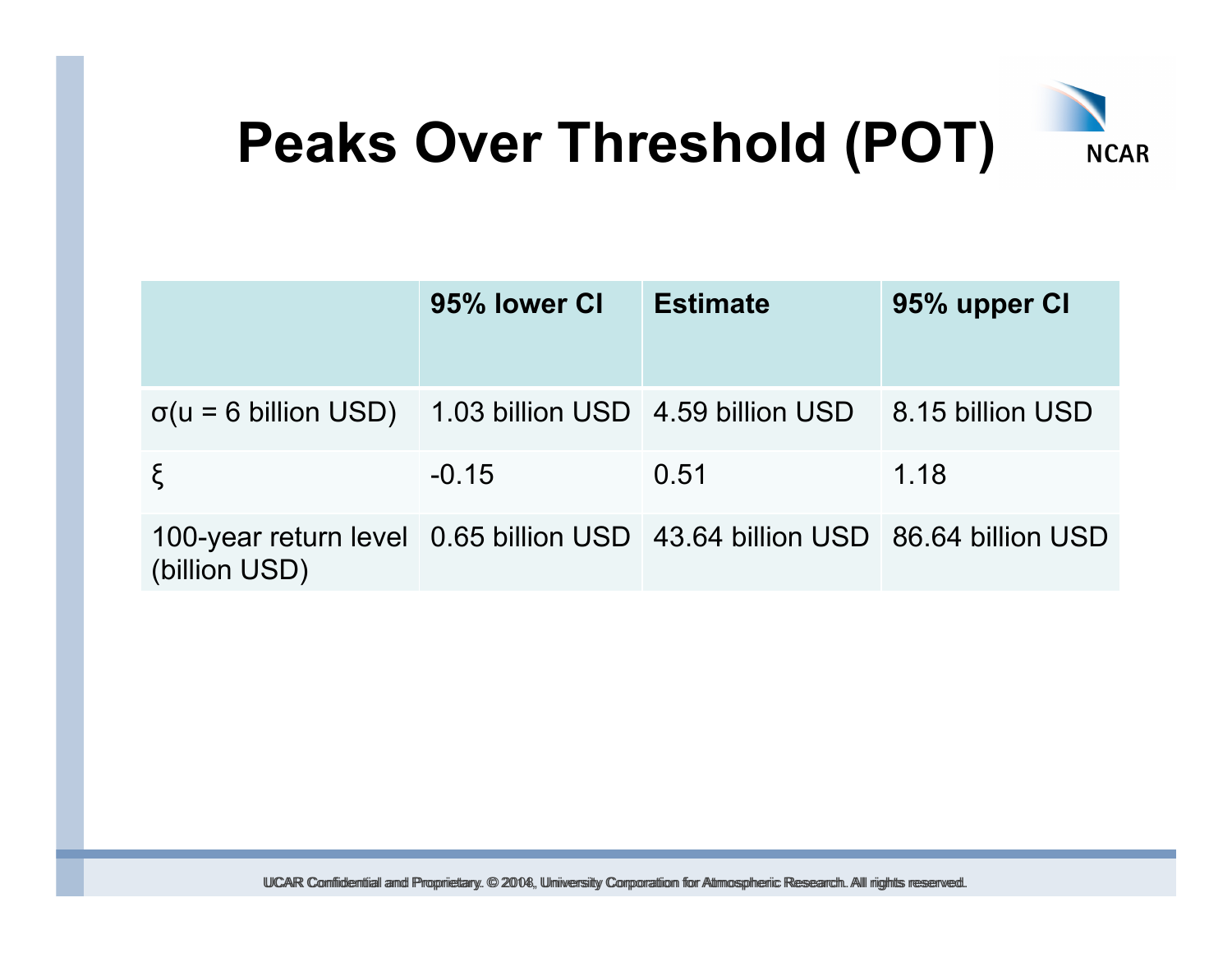#### **Peaks Over Threshold (POT): NCAR GP return levels**

- First need quantile of GP cdf
	- $x_p = H^{-1}(1 p; \sigma(u), \xi)$
	- $\bullet = (\sigma(u)/\xi) \times (p^{-\xi} 1), 0 < p < 1$
- Complication: must account for the rate,  $\zeta$ , of exceeding the threshold for interpretability, as well as the number of points per year,  $n_v$ .
	- replace  $p^{-1}$  with m = return period of interest  $\times n_v \times \zeta$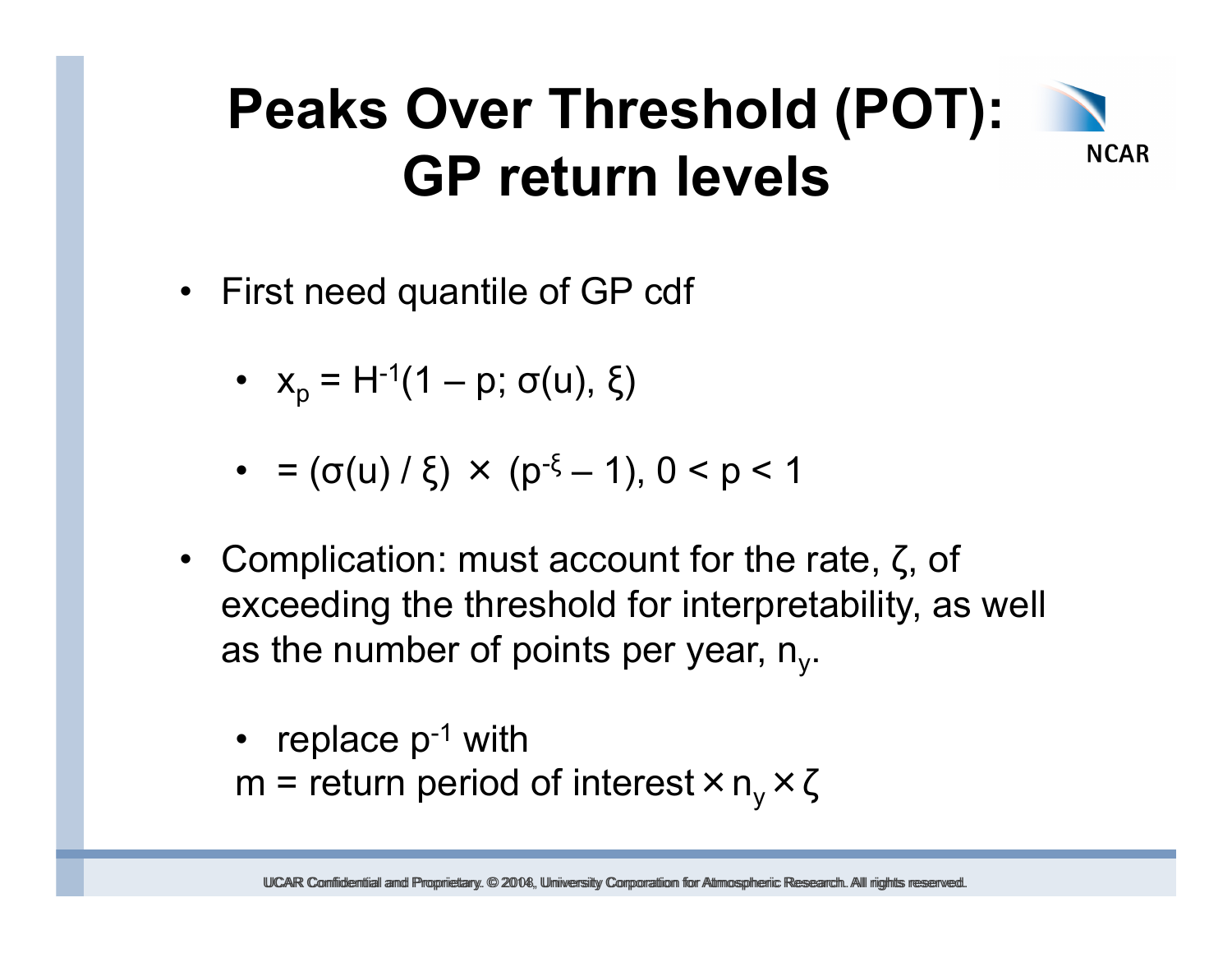#### **Peaks Over Threshold (POT): NCAR GP return levels**

Hurricane example

Lack of structure in data: some years have no hurricanes, some one, some two, etc.

Reasonable to use an average number of points per year in place of  $n_v$ .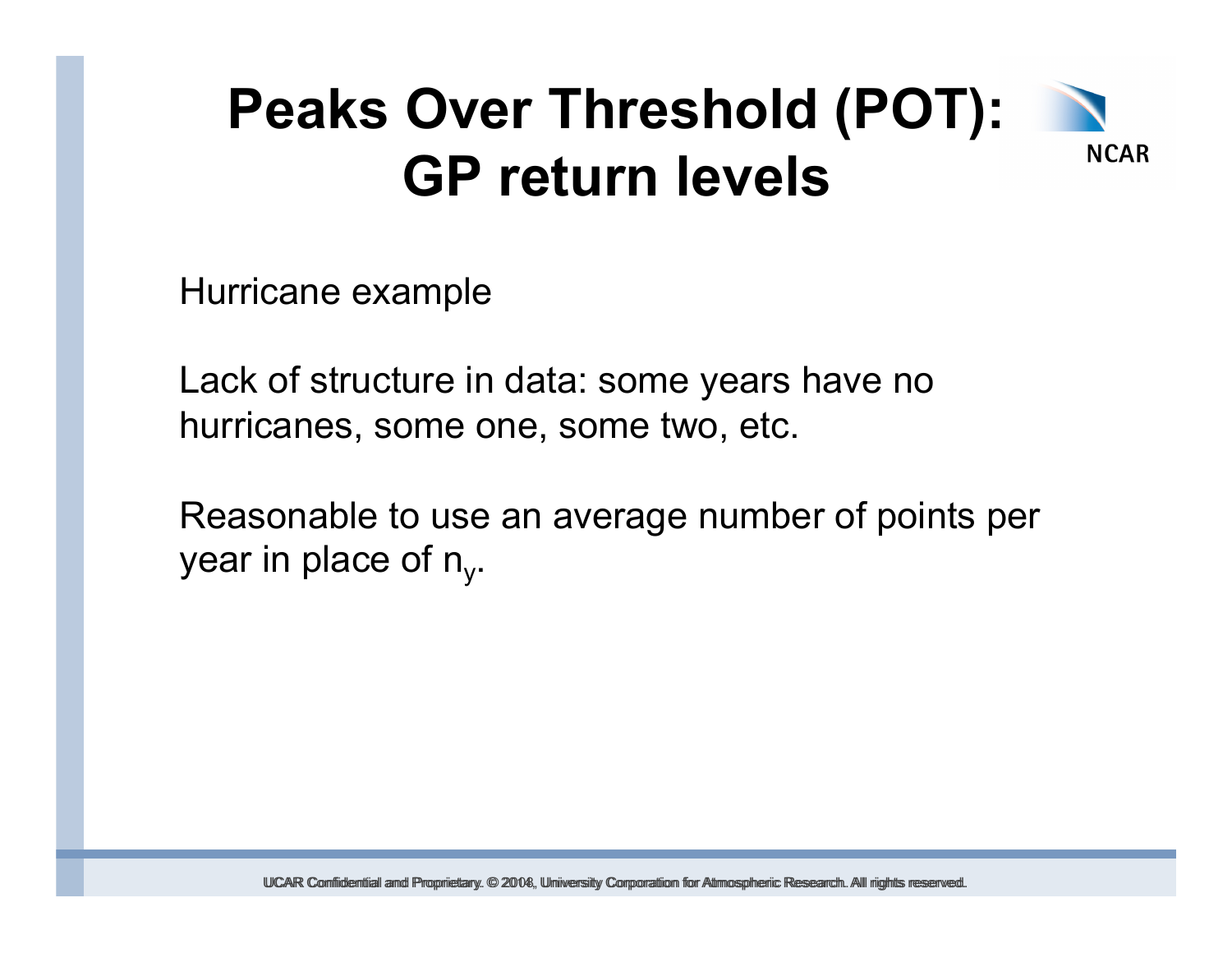#### **Peaks Over Threshold (POT): NCAR Threshold Selection**

- The Bias-Variance Trade-Off
- Want a high threshold to obtain better GP approximation
- Want a lower threshold for more reliable estimation (more data!)
- Difficult to automate selection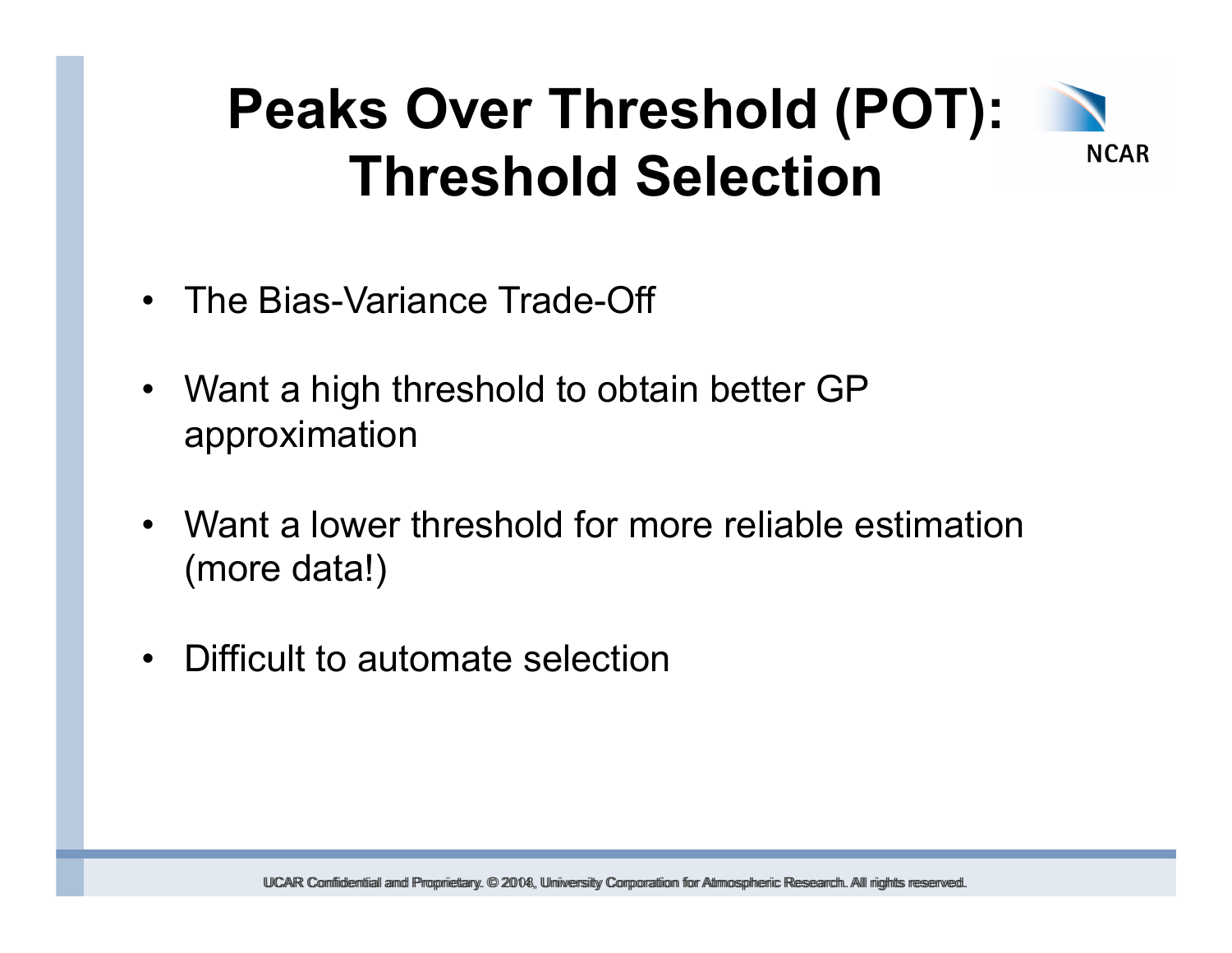#### **Peaks Over Threshold (POT): NCAR Threshold Selection**

Invariance of GP above threshold

- ξ does not change
- $\bullet$   $\sigma(u)$  is a function of the threshold
- The modification,  $\sigma^* = \sigma(u) \xi u$ , is no longer a function of the threshold, and does not change
- Check for stability in parameter estimates as the threshold varies.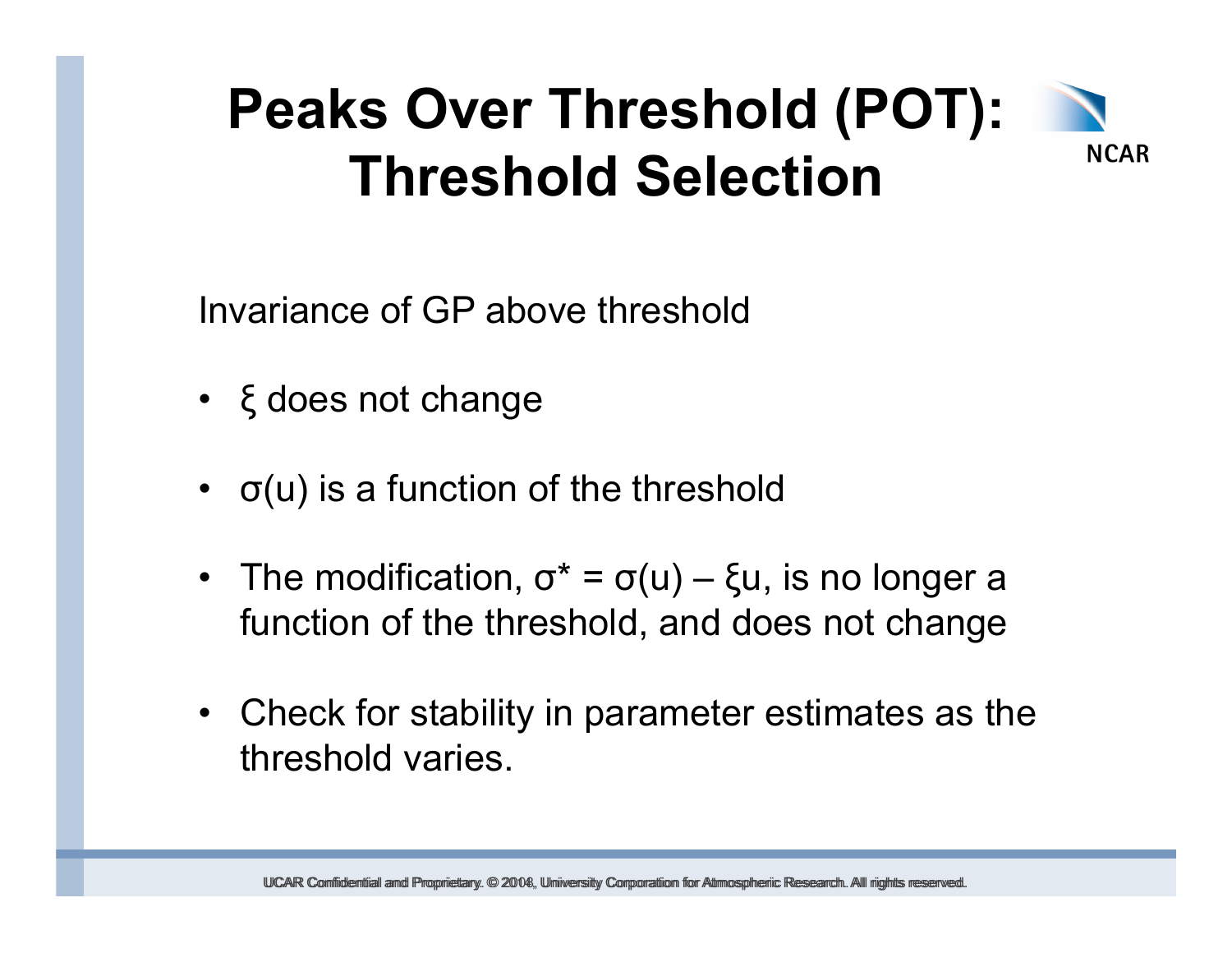#### **Peaks Over Threshold (POT): NCAR Threshold Selection**



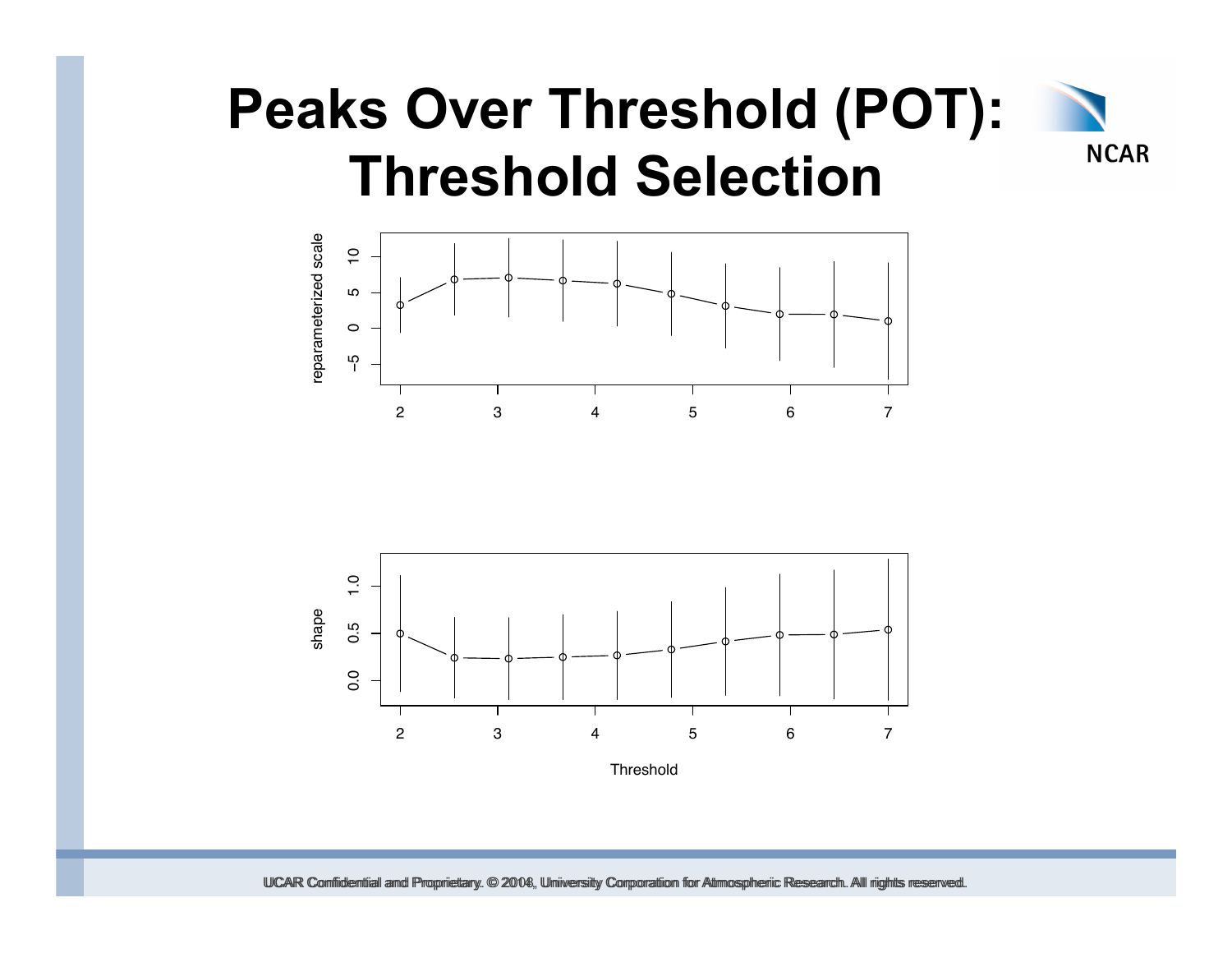- Remove dependence (e.g., decluster)
	- Runs declustering perhaps the simplest
- Model the dependence (e.g., through bivariate extreme value models)
- Concept of "extremal index"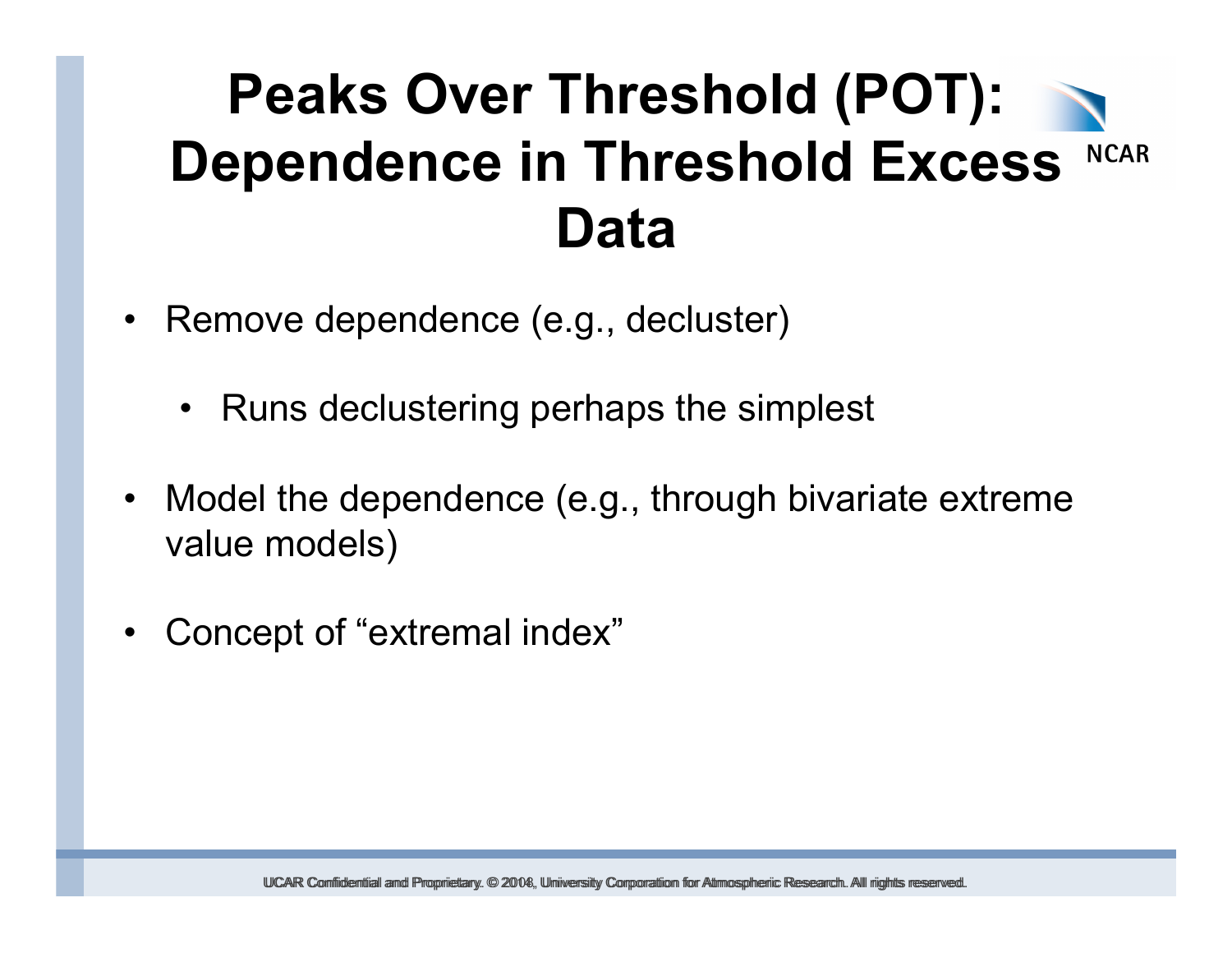Extremal Index, θ, 0 < θ ≤ 1

Mean cluster size  $\approx$  1/ $\theta$ 

 $\theta$  = 1 implies a lack of clustering at high levels, and degree of clustering at high levels increases as θ decreases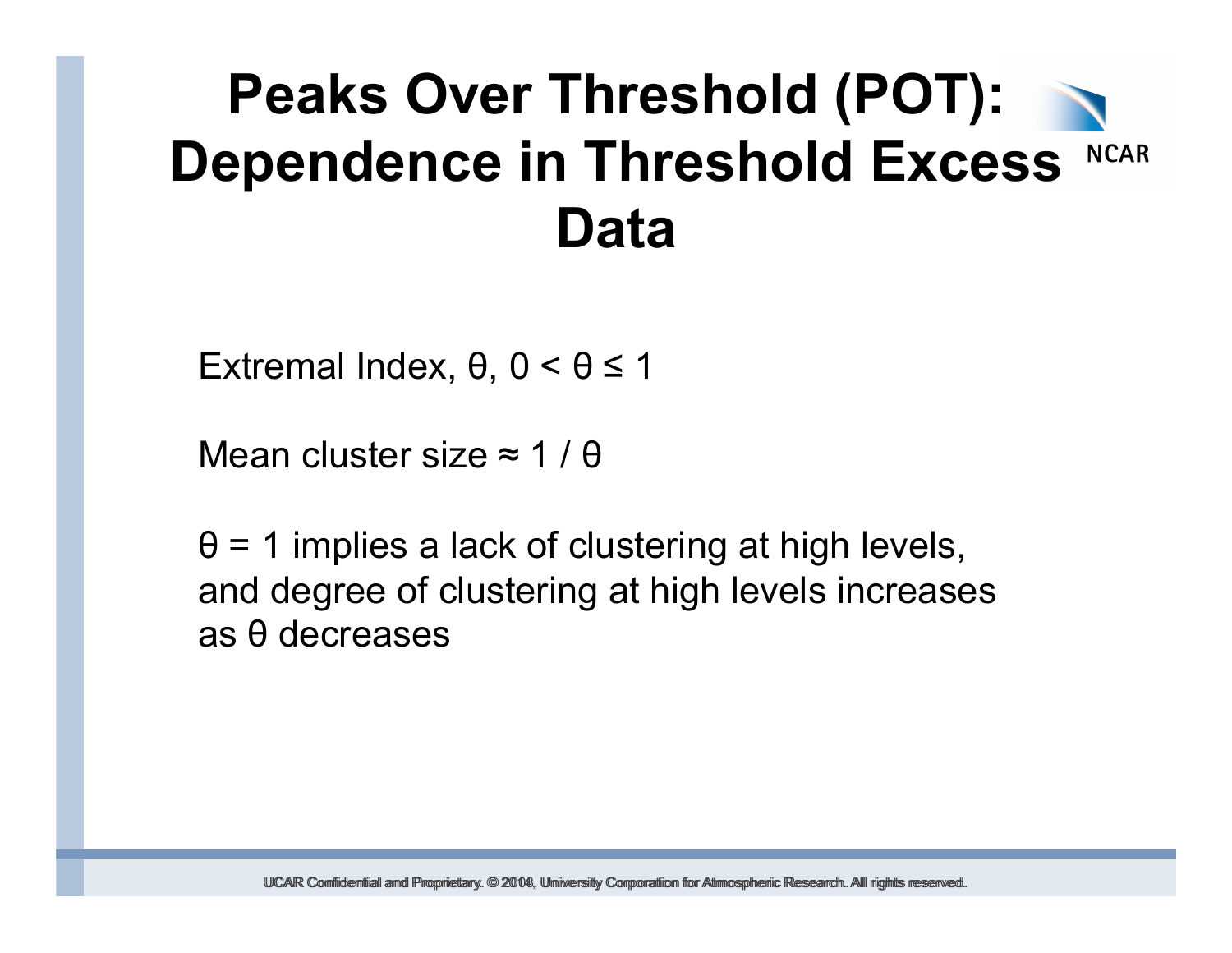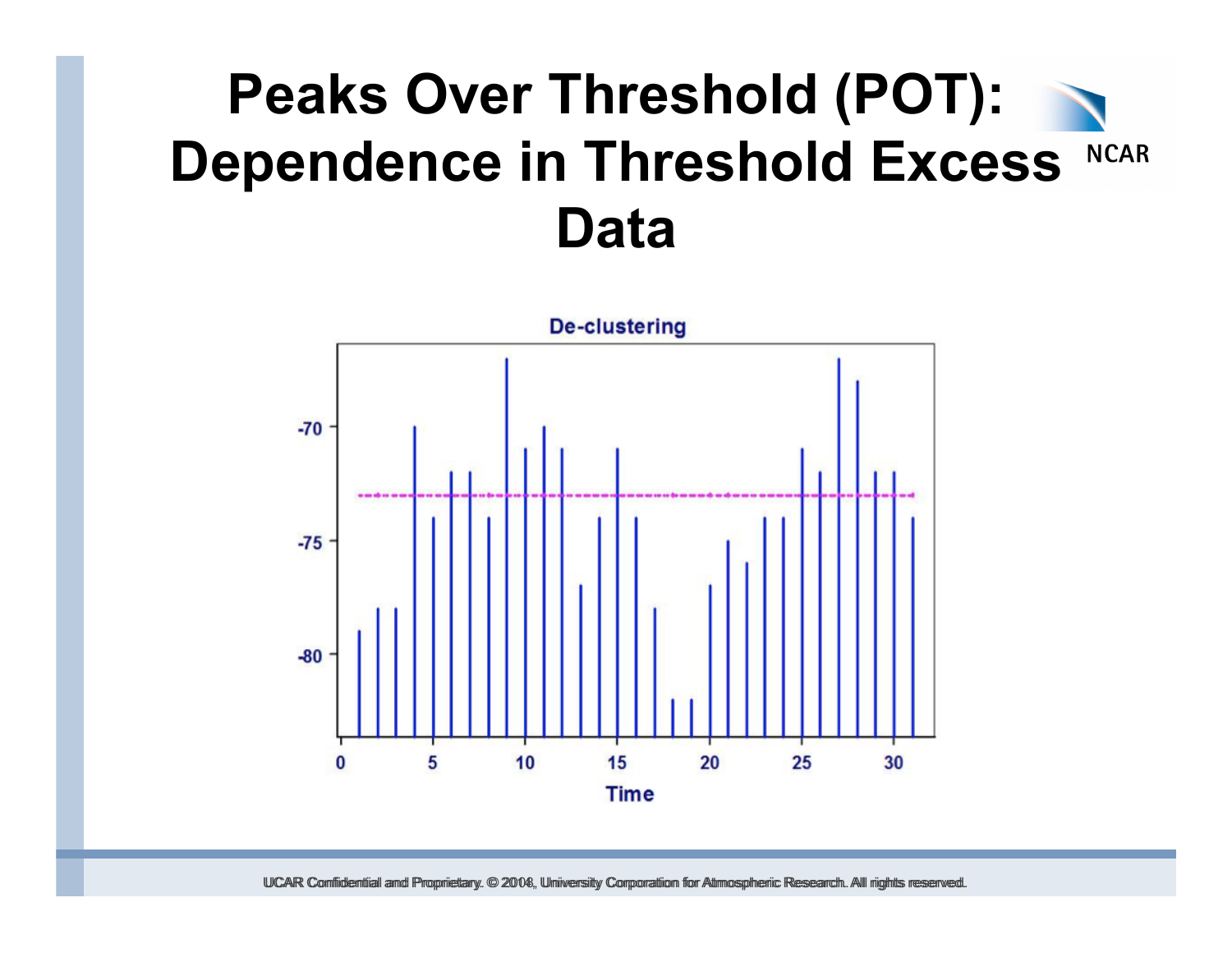

$$
\theta \approx 0.08
$$

 $r = 29$ 

164 clusters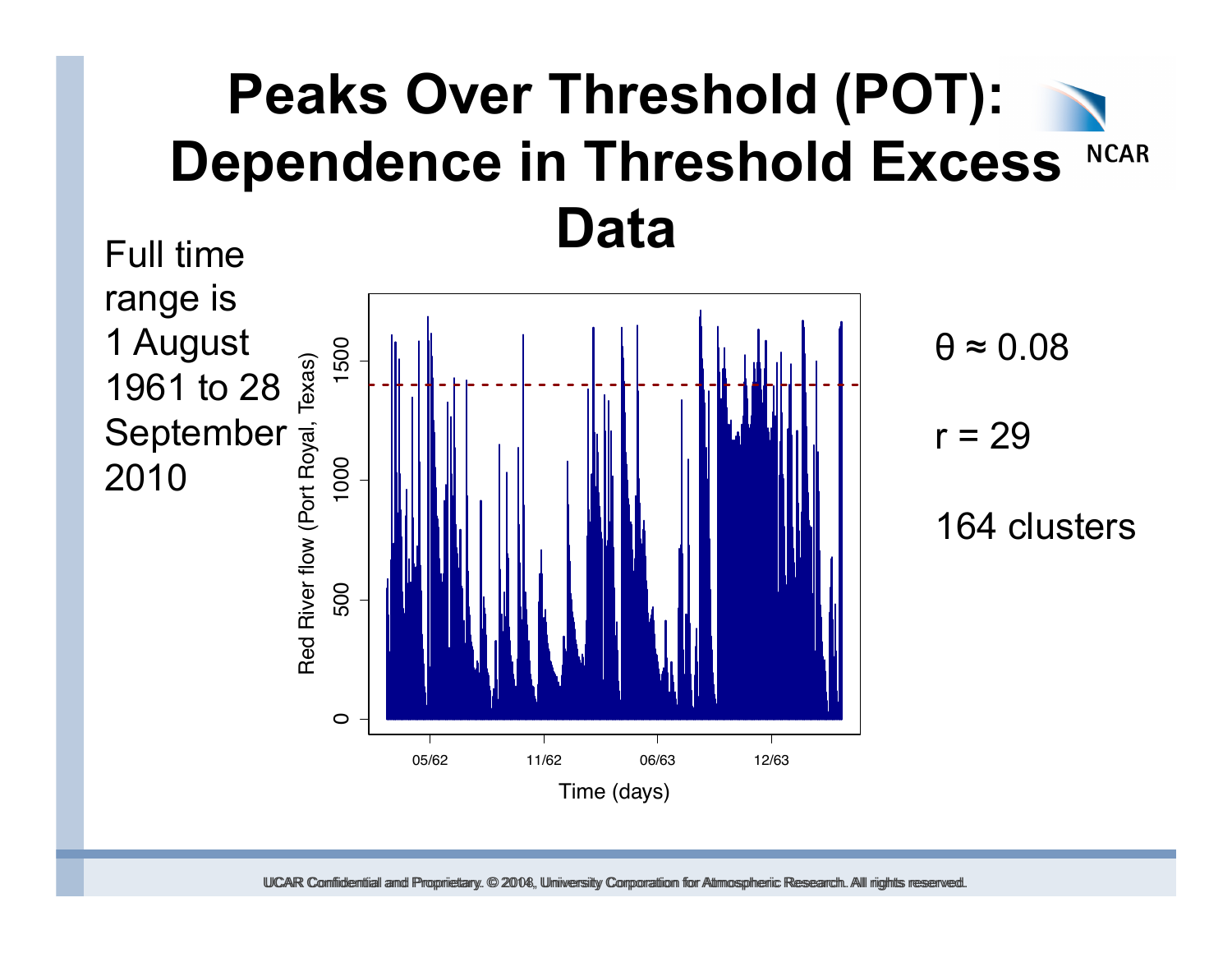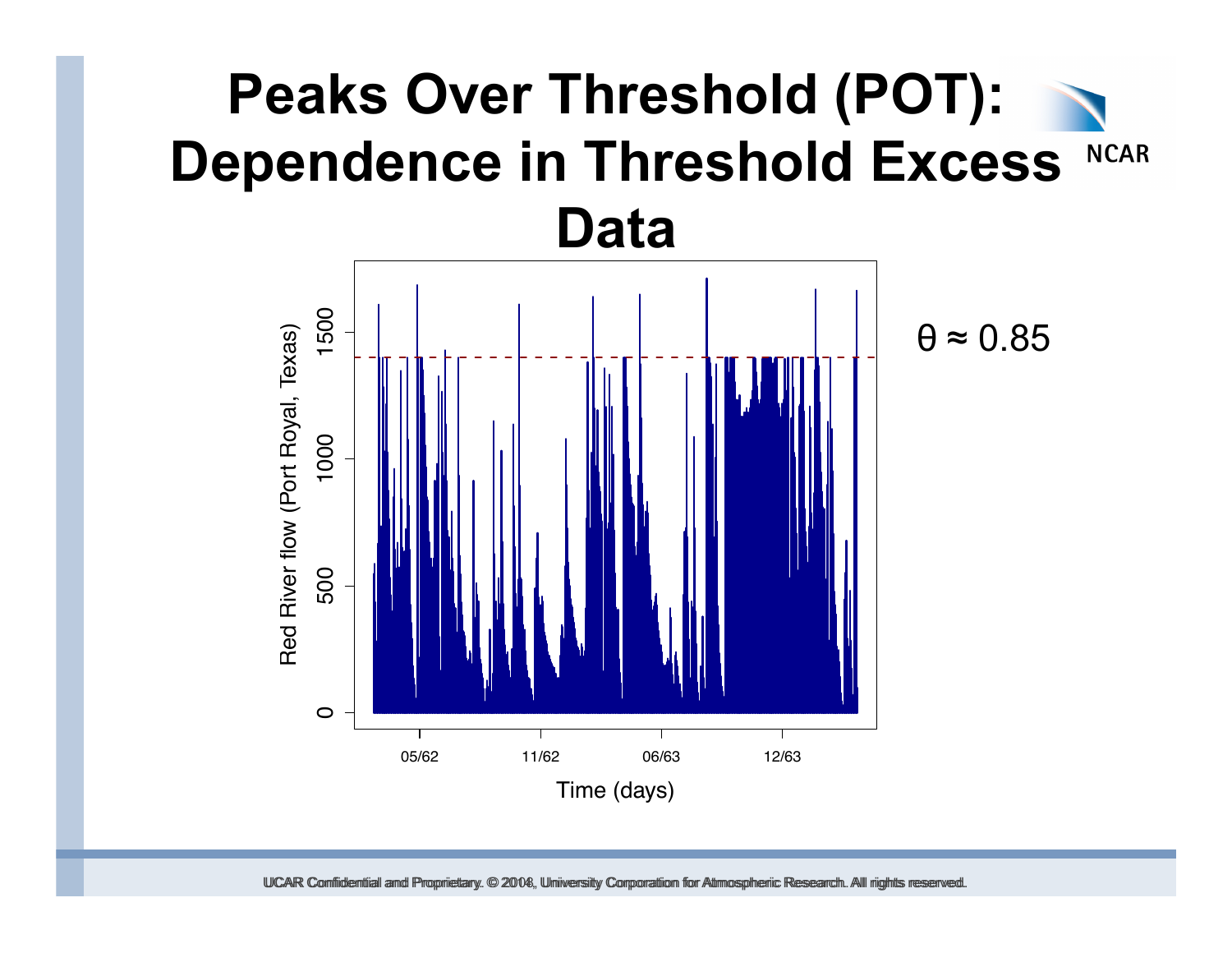#### **Poisson-GP Model**

- Poisson process for exceeding a high threshold
	- Event:  $X_t$  > u
	- Rate parameter: λ
	- Number of events in [0, T] has Poisson distribution with parameeter λT
- GP distribution for excess over threshold
	- Excess  $Y_t = X_t u$  given  $X_t > u$
	- Scale and Shape parameters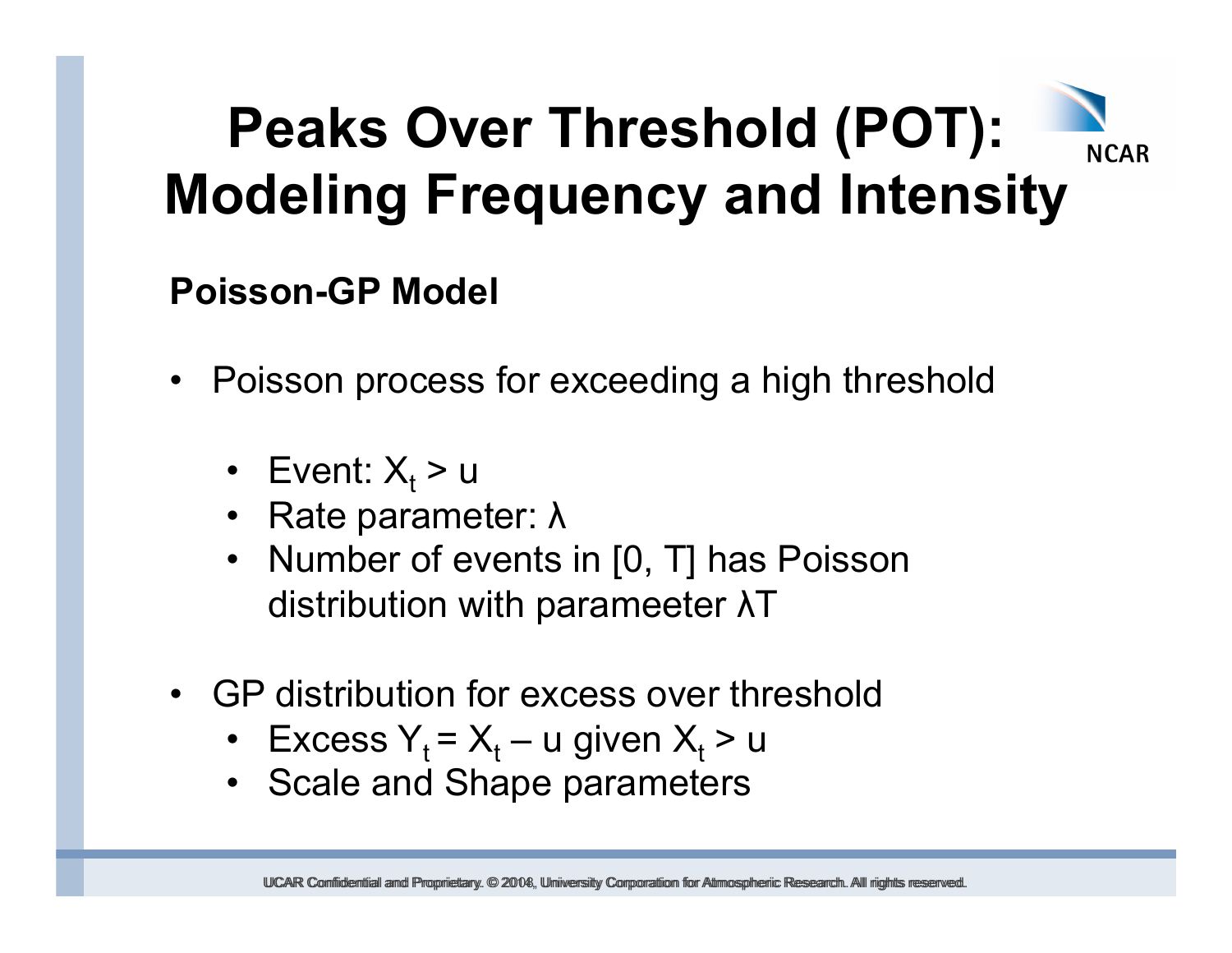# **NCAR**

# **Peaks Over Threshold (POT): Modeling Frequency and Intensity**

### **Point Process (PP) representation**

- Subsumes Poisson-GP model
- GEV parameterization (connection to GEV)
- Can relate parameters of  $GEV(\mu, \sigma, \xi)$  to those of the PP(λ, σ(u), ξ)
	- Shape parameter, ξ, is identical
	- ln  $\lambda = -(1/\xi) \ln(1 + \xi(u \mu)/\sigma)$
	- $\bullet$   $\sigma(u) = \sigma + \xi(u \mu)$
- Need time scale, h, to take account of the block size for GEV (e.g.,  $h \approx 1/365.25$  for daily data and annual blocks)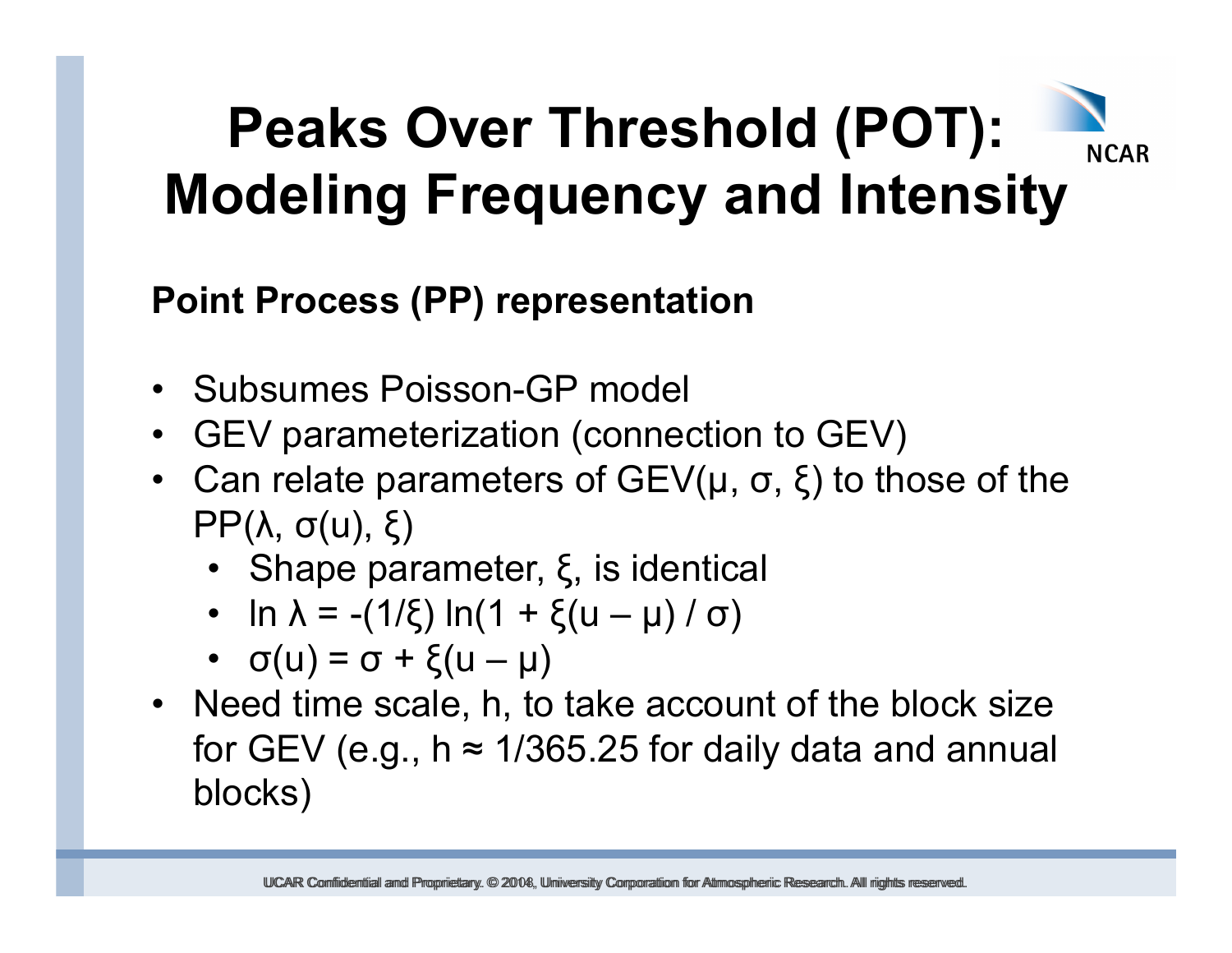#### **Point Process (PP) vs Poisson-GP**

- Approaches are equivalent
- Poisson-GP model
	- Can obtain the same parameter estimates indirectly through the relationships between the two parameterizations
- Point Process
	- More convenient to quantify total uncertainty
	- Easier to interpret (eliminates dependence of parameters on the threshold)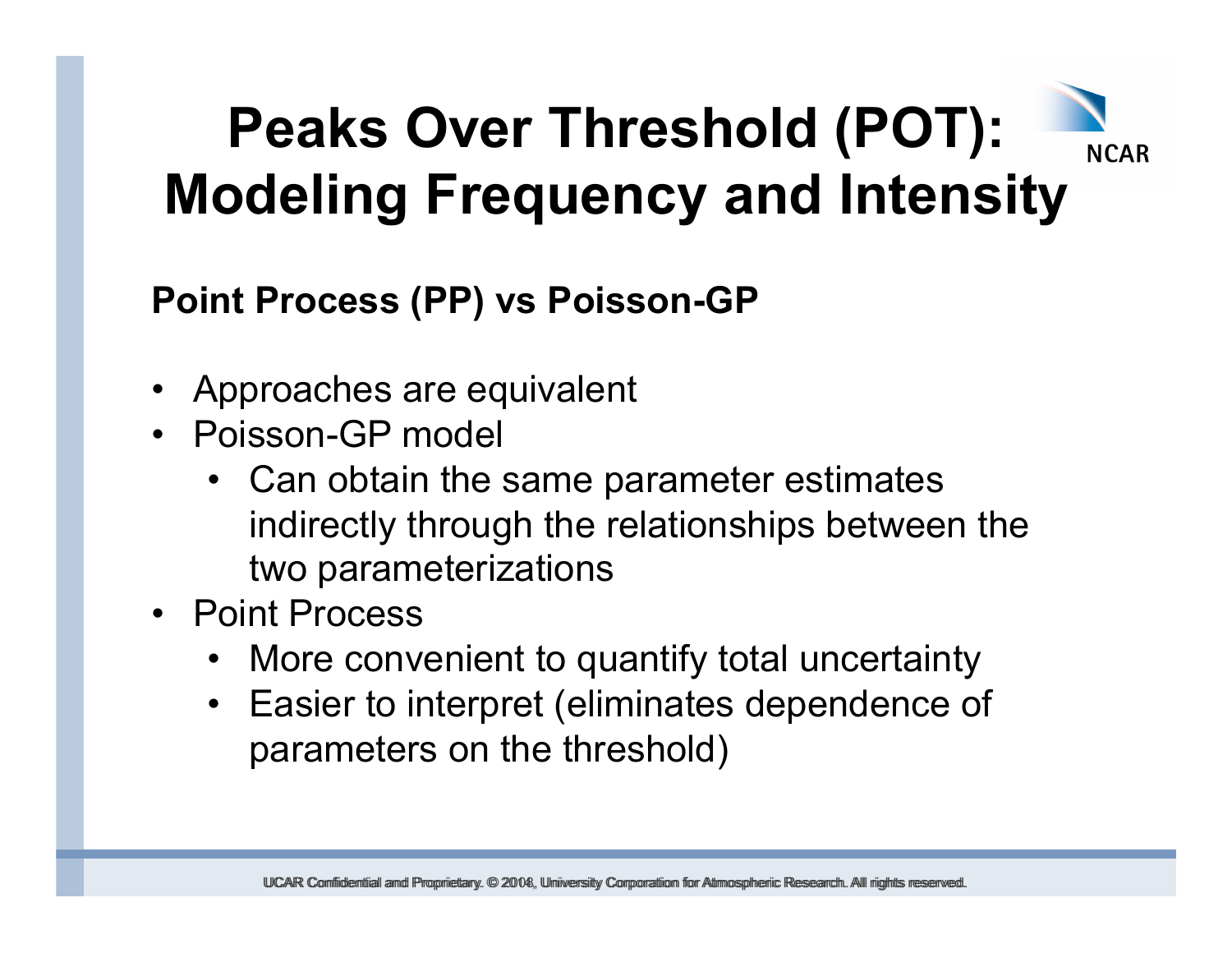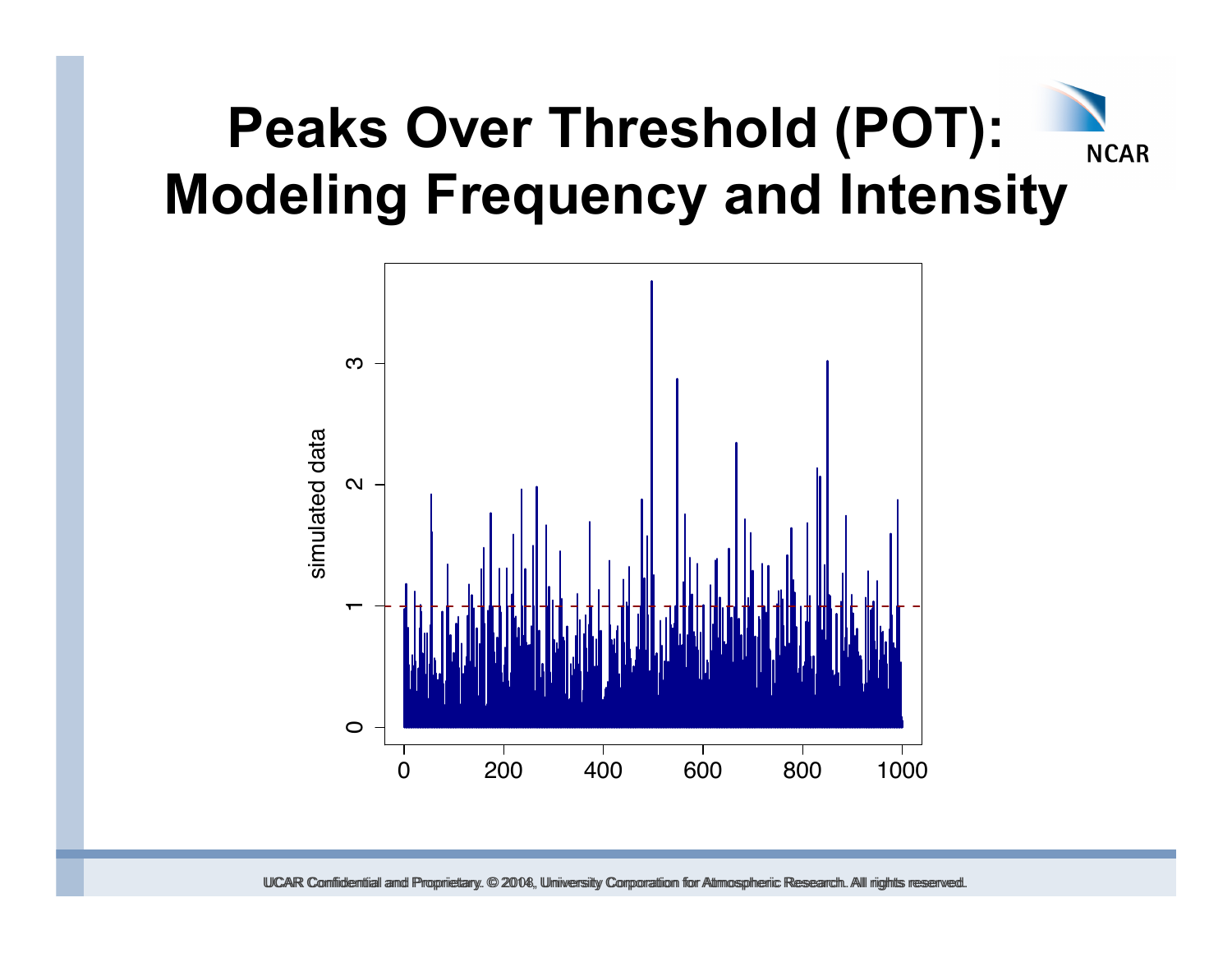$\circ$ rú 1−1 line ● 0.5 1.0 1.5 2.0 2.5 3.0 3.5 ന് regression line 3.5 1.0 1.5 2.0 2.5 3.0 3.5 95% confidence bands  $3.0$  $3.0$  $\circ$  $\circ$  $0$  0 2.5  $\circ$ Observed Z\_k Values Observed Z\_k Values Empirical Quantiles  $00$ Empirical Quantiles ● 2.5  $2.0$ . 60 c ●  $\overline{O}$ ● ● ● ● ● ● ●  $\frac{5}{1}$  $\mathscr{E}_{\infty}^{\infty}$  $2.0$ ●●●● O.  $\alpha$ ●●●● **@@e**eeooo  $\frac{1}{2}$  $^\mathrm{\circ}$ ●●●●●  $\ddot{1}$ ●● ●●●● ●●● **P**  $^\circledR$ **COOPERTS** 0.5 ●●●●●● ●●●●●● **PERED** ●●●●●●● ●●●●●●●●●●●●●●● ●  $\frac{1}{2}$ ● ●●  $\bullet$ 1.0 1.5 2.0 2.5 3.0 0 1 2 3 4 5 Expected Values Model Quantiles Under exponential(1) Intensity **Frequency** 

 $fevd(x = y, threshold = 1, type = "PP")$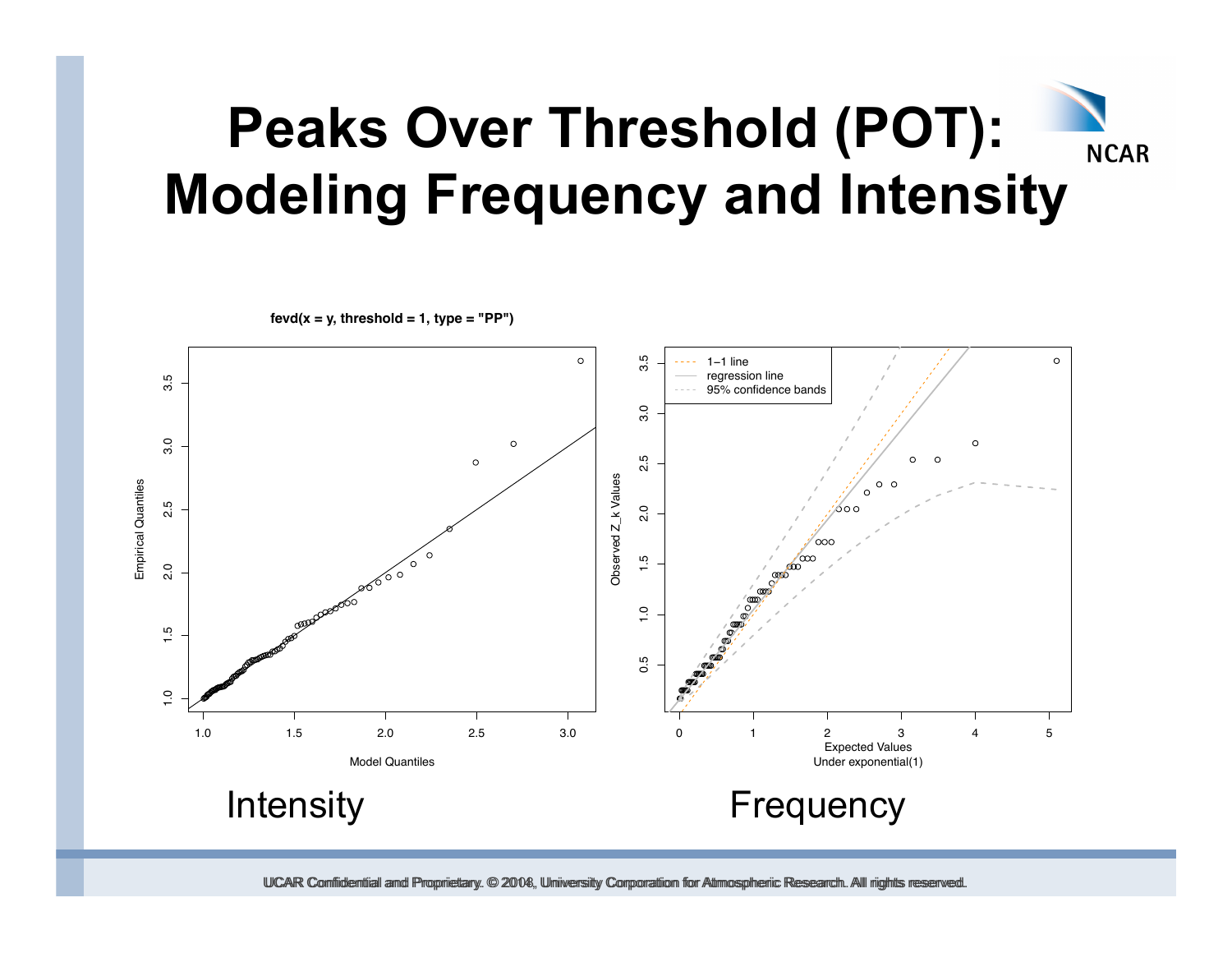# **NCAR**

# **Peaks Over Threshold (POT): Modeling Frequency and Intensity**

#### **Poisson-GP estimation method**

|             |         |      | 95% lower CI Estimate 95% upper CI |
|-------------|---------|------|------------------------------------|
|             | 0.07    | 0.08 | 0.10                               |
| $\sigma(u)$ | 0.28    | 0.40 | 0.53                               |
|             | $-0.16$ | 0.07 | 0.29                               |

#### **PP estimation method**

|         |      | 95% lower CI Estimate 95% upper CI |
|---------|------|------------------------------------|
| 2.06    | 2.53 | 3.01                               |
| 0.20    | 0.51 | 0.82                               |
| $-0.16$ | 0.07 | 0.30                               |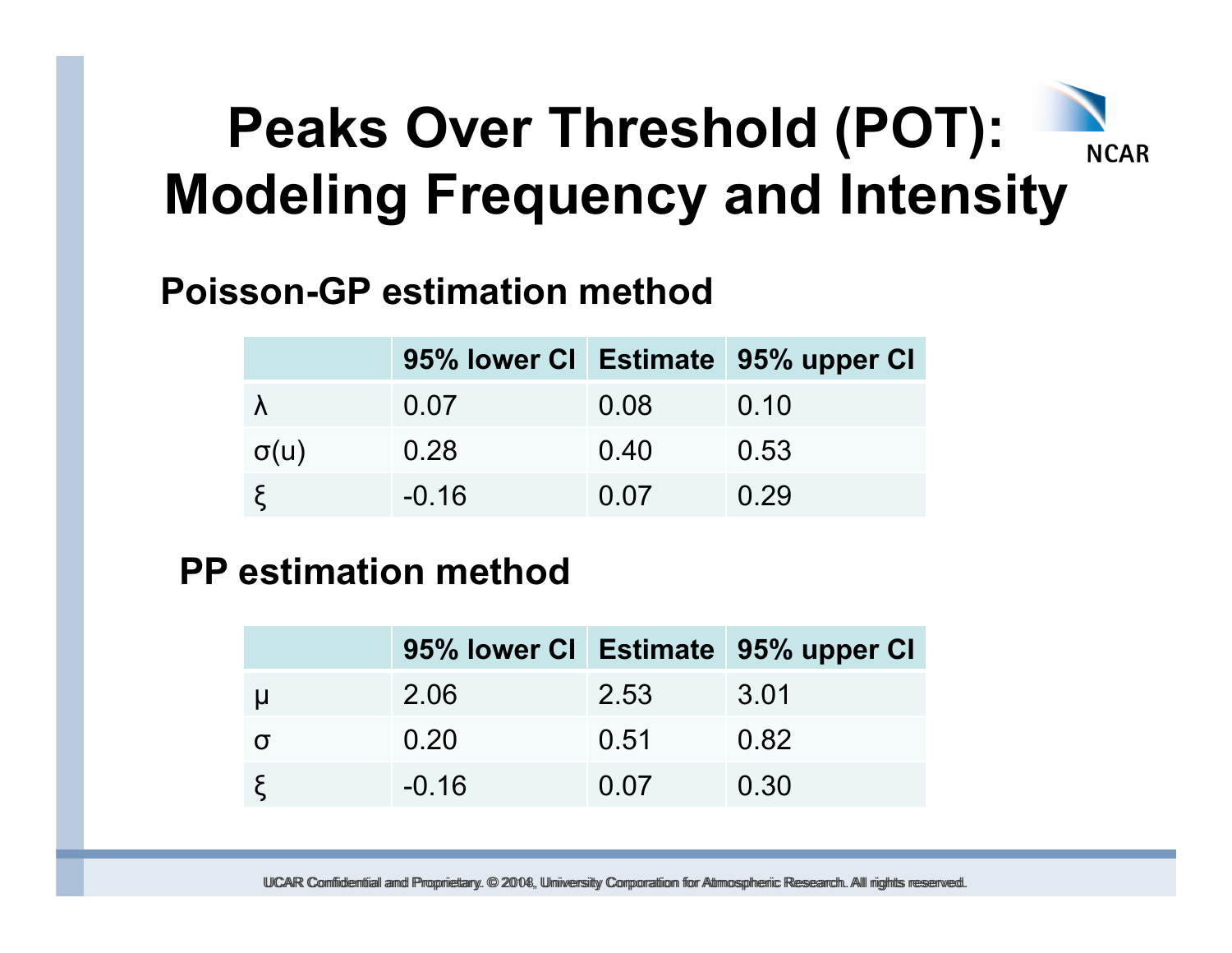**Verify that the two sets of parameter estimates are consistent** 

**ln λ = -(1 / ξ) ln(1 + ξ(u – µ) / σ ≈ 0.009** 

**λ ≈ 29.93 (estimated on an annual maximum scale)** 

**0.08 \* 365.25 ≈ 29.22** 

**σ(u) = σ + ξ(u – µ) ≈ 0.4**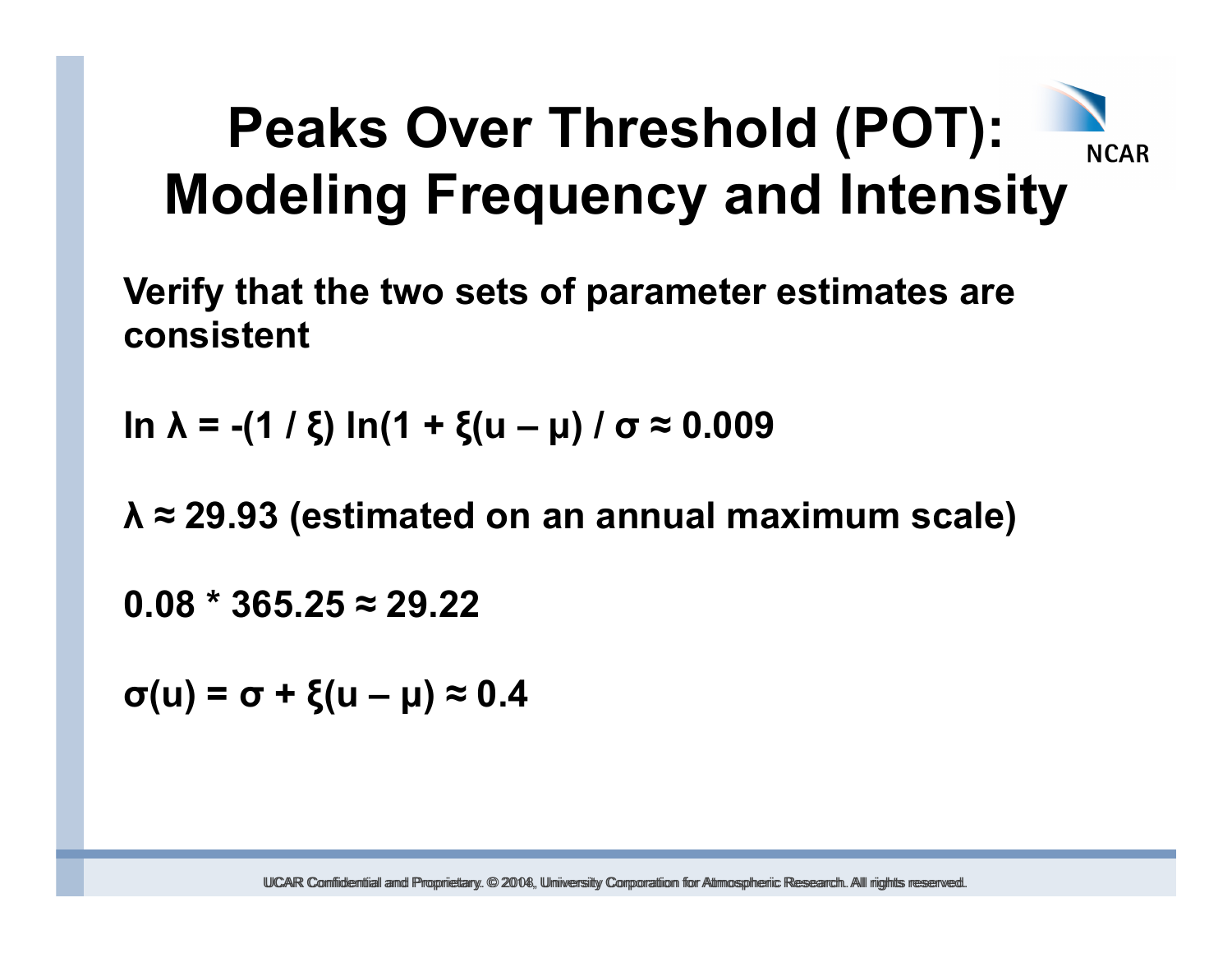

# **POT vs Block Maxima**